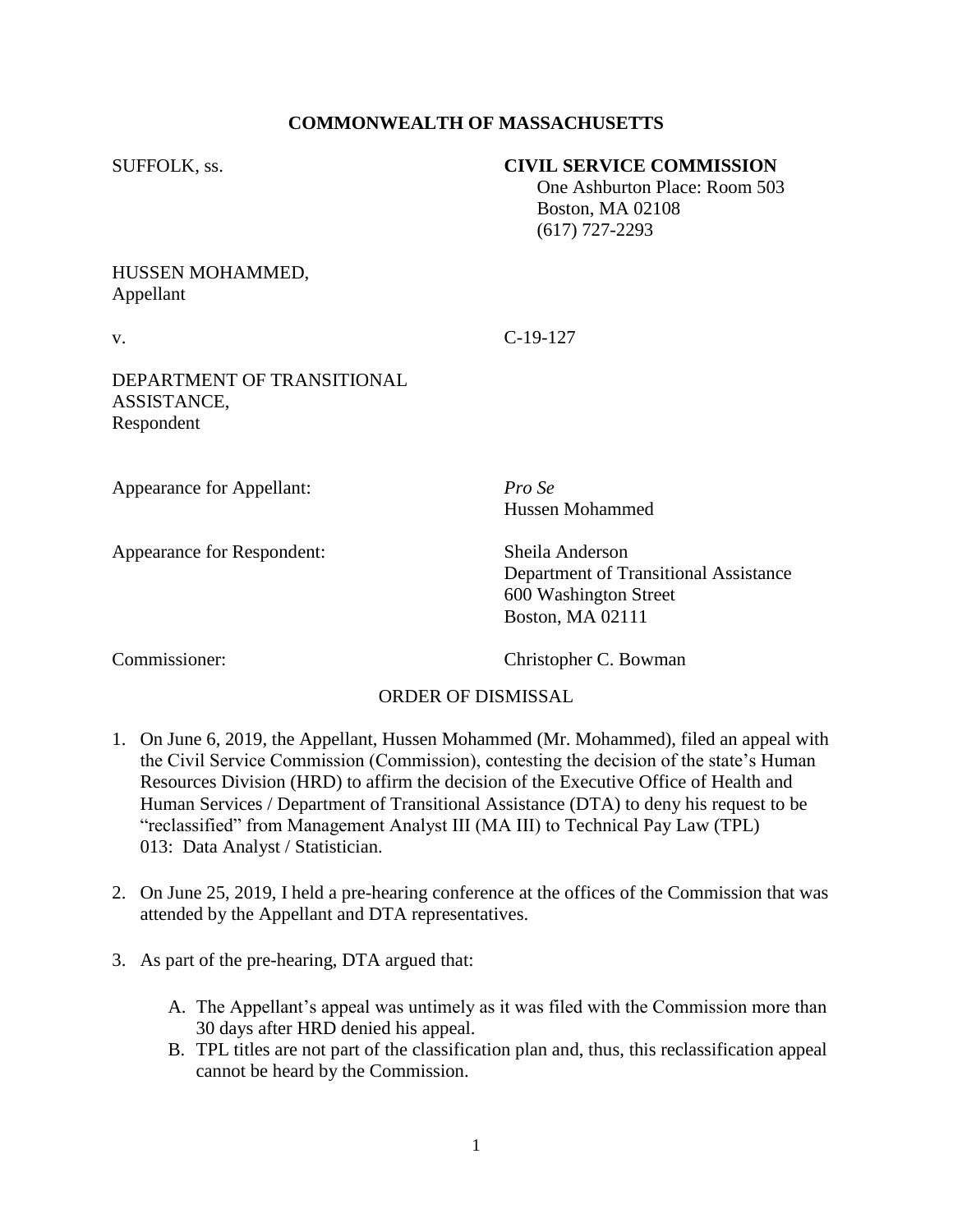- C. Further, the Executive Officer of Technology Services and Security (EOTSS) only authorizes TPL titles to be used in IT divisions in state agencies and the Appellant does not work in the IT division of DTA, providing an additional reason why this appeal cannot be heard by the Commission.
- 4. The Appellant stated that he was told by DTA NOT to file an appeal with the Commission upon receiving the HRD denial, as DTA wanted additional time to consult with EOTSS or other officials about a possible resolution of this matter.
- 5. DTA subsequently filed a Motion to Dismiss and Mr. Mohammed filed a reply.
- 6. On August 2019, I held a motion hearing and heard oral argument from both parties as we;; as counsel for the state's Human Resources Division (HRD).

#### *Analysis / Conclusion*

 DTA's motion to dismiss based on timeliness is denied. At the motion hearing, DTA acknowledged that the Appellant was indeed asked by DTA to delay filing an appeal with the Commission until DTA had time to consult with EOTSS. I credit the Appellant's testimony that his decision to wait approximately three months from receipt of HRD's denial to file an appeal with the Commission was attributable to the request from DTA and was not the result of any fault of his own.

 Based on the above, it is appropriate for the Commission to exercise its discretionary authority under Chapter 310 of Acts of 1993 to allow Mr. Mohammed to file his appeal, even if he failed to submit it within the thirty days required by Standard Adjudicatory Rules of Practice and Procedure. (See Boston Police Dep't v. Civ. Serv. Comm'n and Merced, Suff. Sup. Crt. No. 16CV00748 (2018)).

 DTA's motion to dismiss based on jurisdictional grounds is allowed. I carefully reviewed the parties' briefs; arguments from both parties and counsel for HRD at the motion hearing; and all documents included in the record.

 I concur with DTA and HRD. The purpose of the TPL law, enacted in 1983, was to attract candidates and retain personnel with an expertise and experience in technology systems. The statute did not create new positions or titles, but, rather, allowed for certain titles to be designated as "TPL" titles based on the need for employees to have specific technical knowledge.

 In summary, this is not a reclassification appeal under G.L. c. 30, s. 49. Rather, it is a request by an incumbent employee to receive a TPL designation and the higher salary that accompanies it. I am not aware of any prior Commission decision stating that the Commission has jurisdiction over such a TPL-related request.

 For these reasons and the reasons stated in DTA's Motion to Dismiss regarding the TPLrelated matter, the Appellant's appeal under Docket No. C-19-127 is *dismissed.*